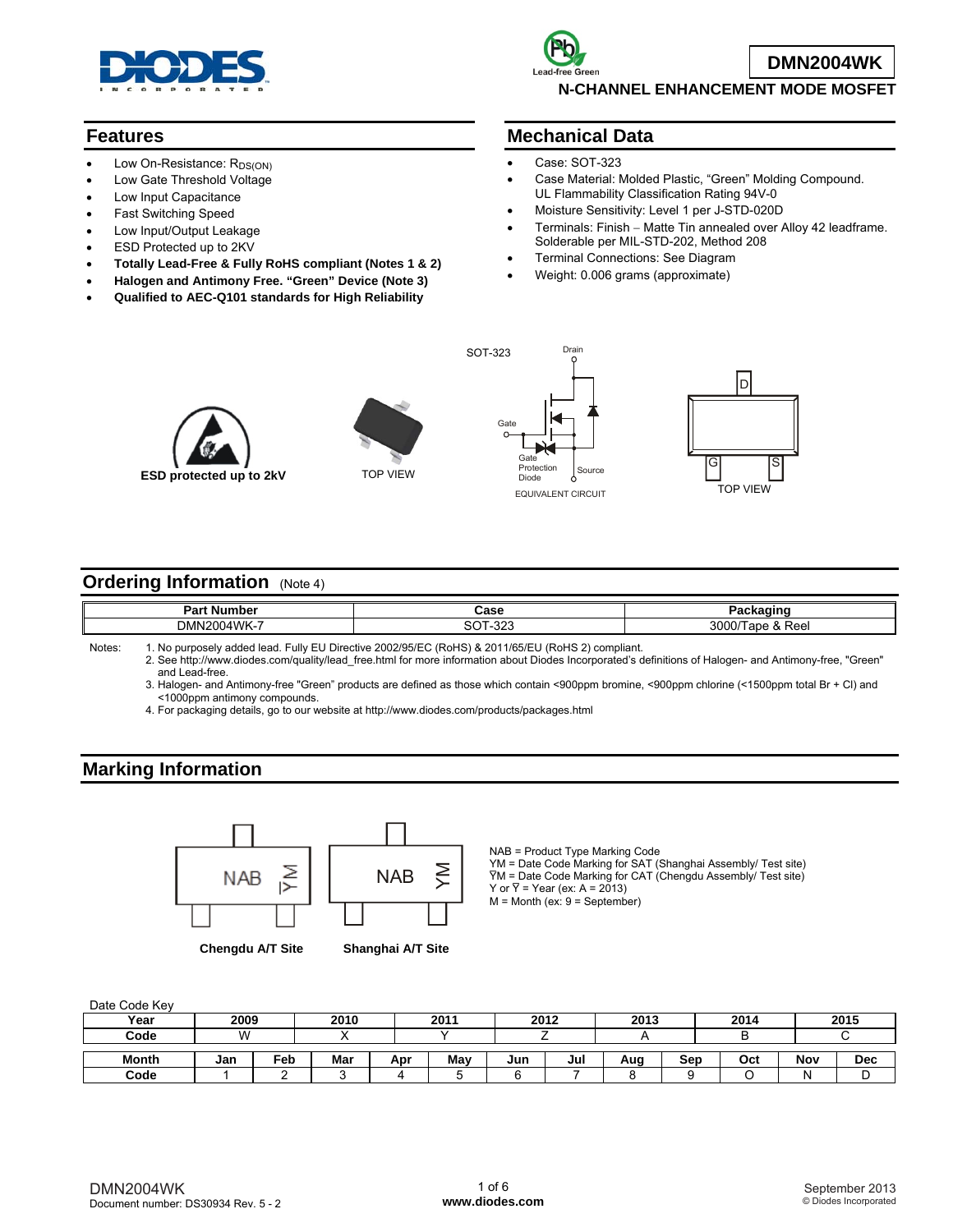

# **Maximum Ratings** (@T<sub>A</sub> = +25°C, unless otherwise specified.)

|                               | <b>Characteristic</b>  |                             | Symbol           | Value      | <b>Units</b> |
|-------------------------------|------------------------|-----------------------------|------------------|------------|--------------|
| Drain-Source Voltage          |                        |                             | V <sub>DSS</sub> | 20         |              |
| Gate-Source Voltage           |                        |                             | V <sub>GSS</sub> | ±8         |              |
| Drain Current (Note 5)        | Steady<br><b>State</b> | $T_A$ = +25°C<br>T⊿ = +85°C | ID               | 540<br>390 | mA           |
| Pulsed Drain Current (Note 6) |                        |                             | <b>I</b> DM      |            |              |

# **Thermal Characteristics** ( $@T_A = +25°C$ , unless otherwise specified.)

| Characteristic                          | Svmbol           | Value           | Units  |
|-----------------------------------------|------------------|-----------------|--------|
| Total Power Dissipation (Note 5)        |                  | 200             | mW     |
| Thermal Resistance, Junction to Ambient | R <sub>aja</sub> | 625             | °C/W   |
| Operating and Storage Temperature Range | I STG            | $-55$ to $+150$ | $\sim$ |

Notes: 5. Device mounted on FR-4 PCB.

6. Pulse width  $\leq 10\mu S$ , Duty Cycle  $\leq 1\%$ .

### **Electrical Characteristics** (@T<sub>A</sub> = +25°C, unless otherwise specified.)

| Characteristic                      | Symbol                     | Min | Typ | Max  | Unit | <b>Test Condition</b>                          |  |  |
|-------------------------------------|----------------------------|-----|-----|------|------|------------------------------------------------|--|--|
| <b>OFF CHARACTERISTICS (Note 7)</b> |                            |     |     |      |      |                                                |  |  |
| Drain-Source Breakdown Voltage      | <b>BV</b> <sub>DSS</sub>   | 20  |     |      | v    | $V_{GS} = 0V$ , $I_D = 10 \mu A$               |  |  |
| Zero Gate Voltage Drain Current     | <b>I</b> DSS               |     |     |      | μA   | $V_{DS}$ = 16V, $V_{GS}$ = 0V                  |  |  |
| Gate-Source Leakage                 | <b>I</b> GSS               |     |     | ±1   | μA   | $V_{GS} = \pm 4.5V$ , $V_{DS} = 0V$            |  |  |
| ON CHARACTERISTICS (Note 7)         |                            |     |     |      |      |                                                |  |  |
| Gate Threshold Voltage              | V <sub>GS<u>(th)</u></sub> | 0.5 |     | 1.0  | V    | $V_{DS} = V_{GS}$ , $I_D = 250 \mu A$          |  |  |
|                                     |                            |     | 0.4 | 0.55 |      | $V_{GS}$ = 4.5V, $I_D$ = 540mA                 |  |  |
| Static Drain-Source On-Resistance   | $R_{DS(ON)}$               |     | 0.5 | 0.70 | Ω    | $V_{GS}$ = 2.5V, $I_D$ = 500mA                 |  |  |
|                                     |                            |     | 0.7 | 0.9  |      | $V_{GS}$ = 1.8V, $I_D$ = 350mA                 |  |  |
| Forward Transfer Admittance         | $ Y_{fs} $                 | 200 |     |      | ms   | $V_{DS} = 10V$ , $I_D = 0.2A$                  |  |  |
| Diode Forward Voltage (Note 7)      | $V_{SD}$                   | 0.5 |     | 1.4  | V    | $V_{GS} = 0V$ , $I_S = 115mA$                  |  |  |
| DYNAMIC CHARACTERISTICS(Note 8)     |                            |     |     |      |      |                                                |  |  |
| Input Capacitance                   | $C_{iss}$                  |     |     | 150  | pF   |                                                |  |  |
| Output Capacitance                  | $C_{\rm oss}$              |     |     | 25   | pF   | $V_{DS}$ = 16V, $V_{GS}$ = 0V<br>$f = 1.0$ MHz |  |  |
| Reverse Transfer Capacitance        | C <sub>rss</sub>           |     |     | 20   | pF   |                                                |  |  |

Notes: 7. Short duration pulse test used to minimize self-heating effect.

8. Guaranteed by design. Not subject to production testing.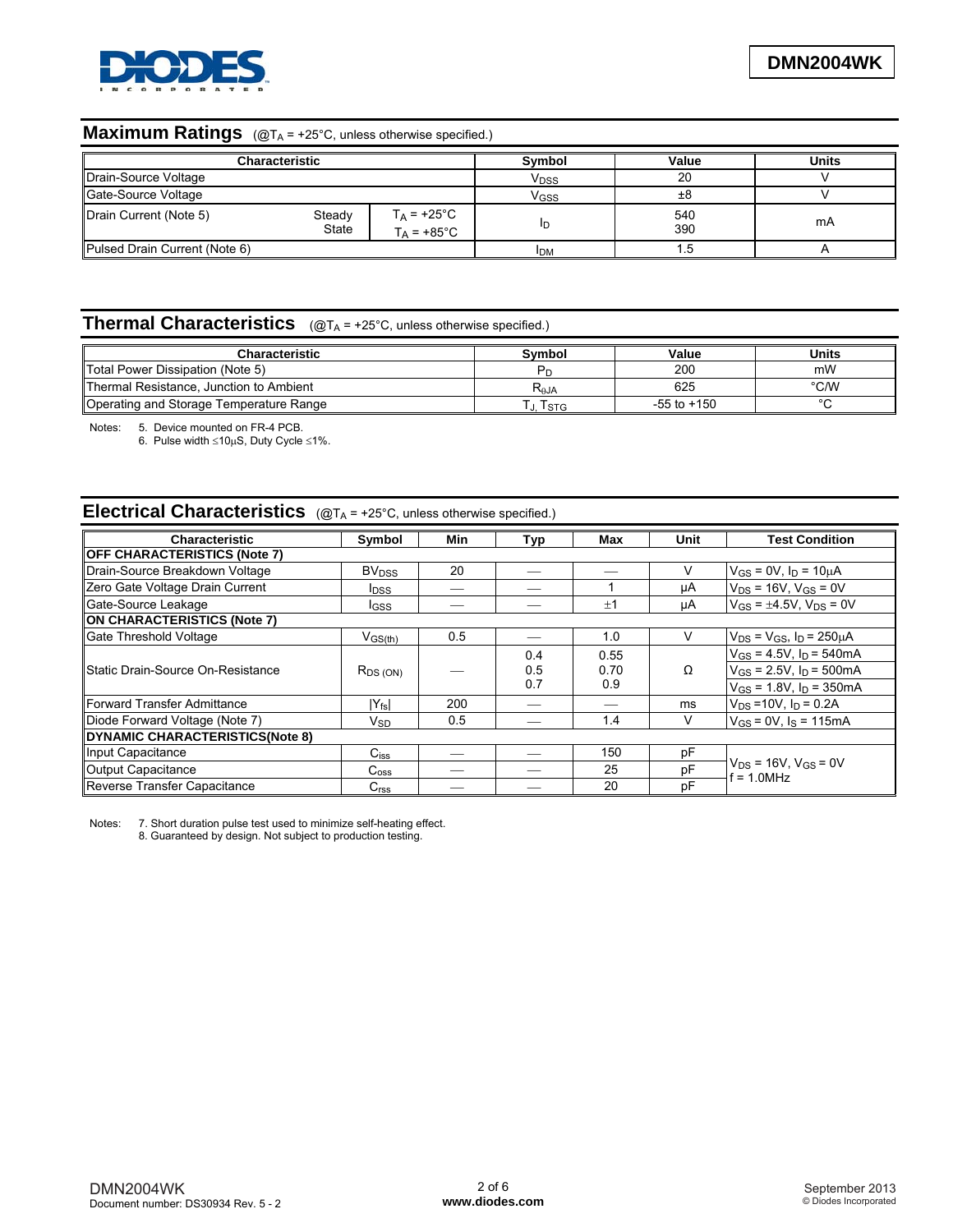



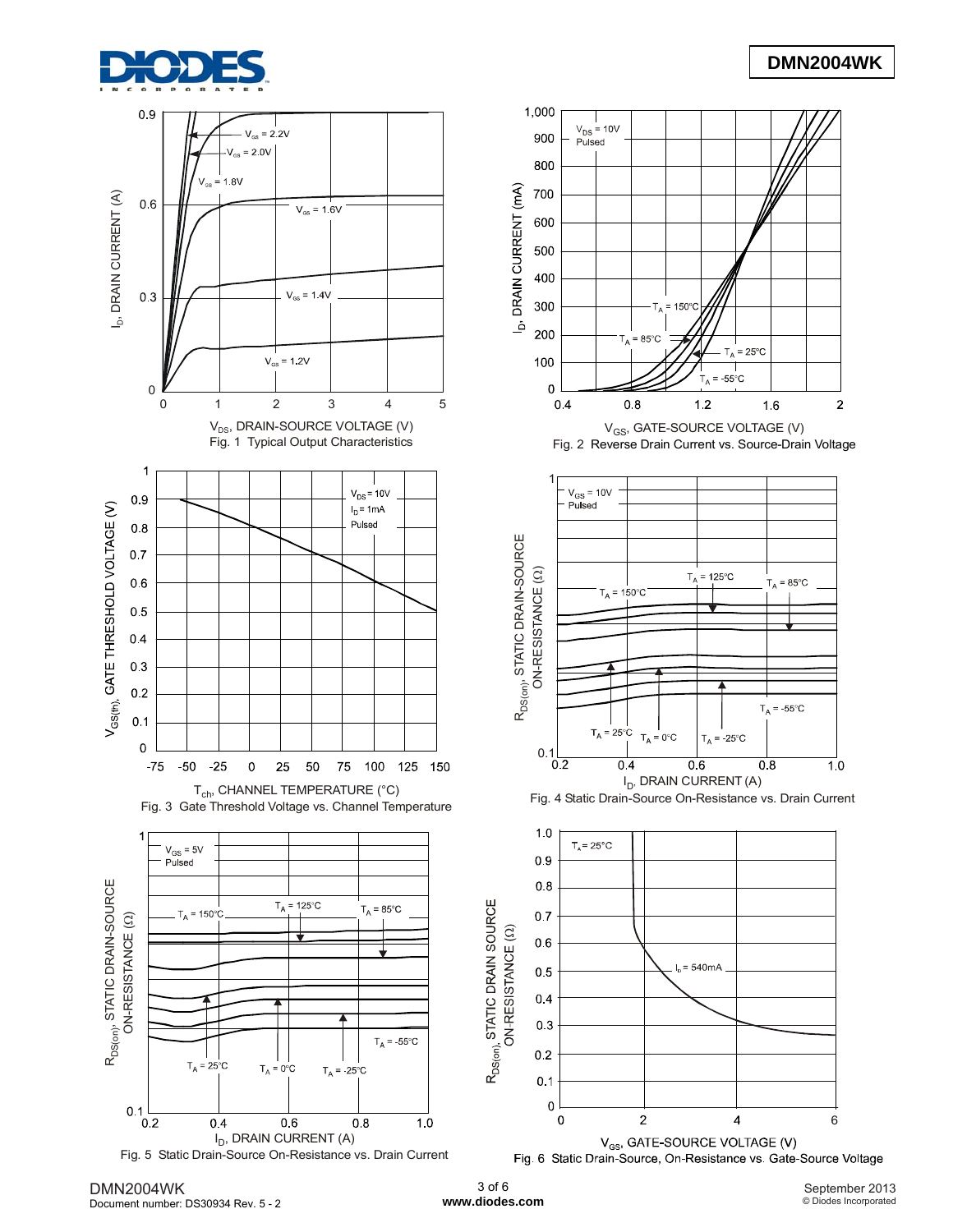





# **DMN2004WK**



Fig. 8 Static Drain-Source, On-Resistance vs. Temperature







DMN2004WK Document number: DS30934 Rev. 5 - 2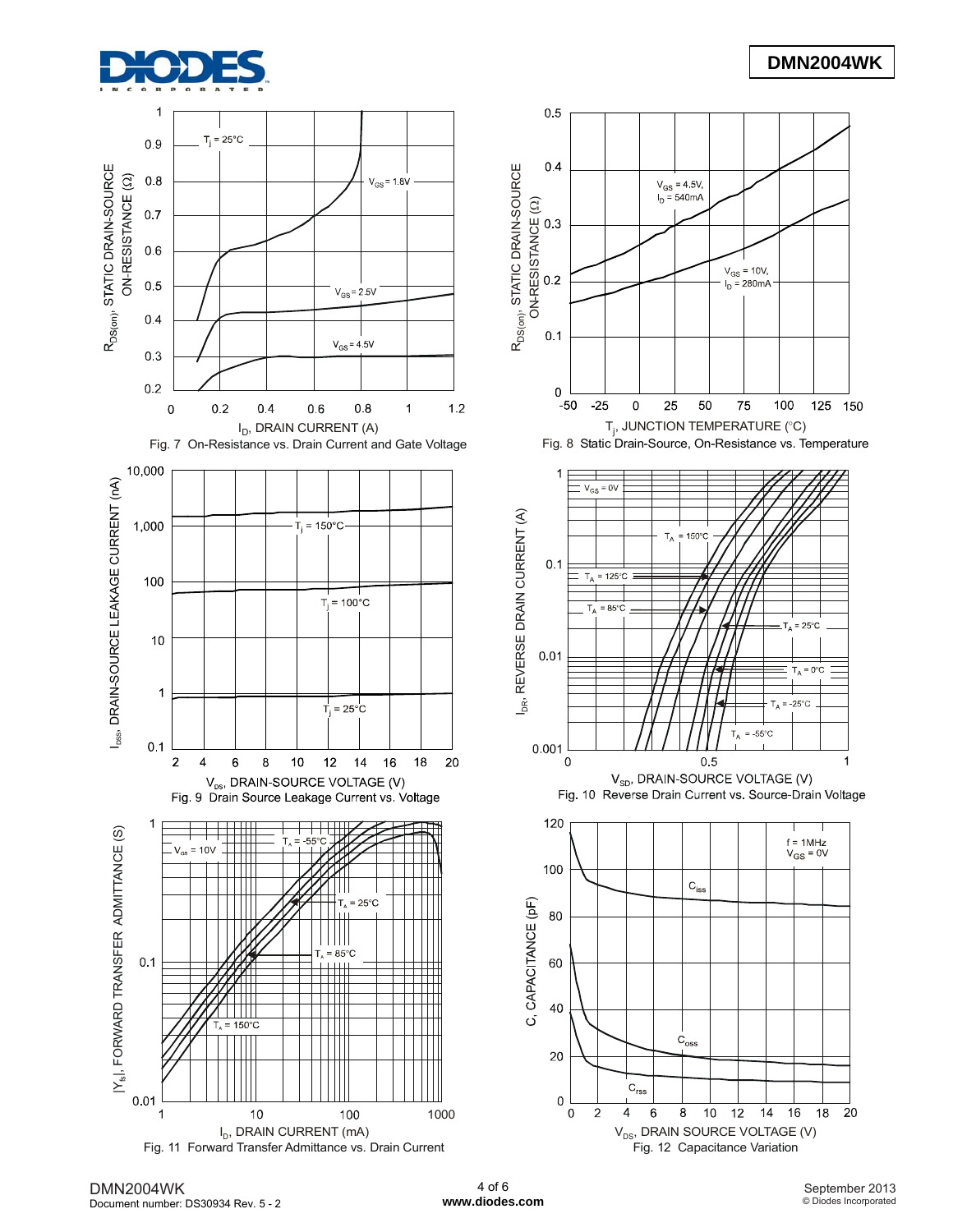

## **Package Outline Dimensions**

Please see AP02002 at [http://www.diodes.com/datasheets/ap02002.pdf fo](http://www.diodes.com/datasheets/ap02002.pdf)r latest version.



## **Suggested Pad Layout**

Please see AP02001 at [http://www.diodes.com/datasheets/ap02001.pdf fo](http://www.diodes.com/datasheets/ap02001.pdf)r the latest version.



| <b>Dimensions</b> | Value (in mm) |
|-------------------|---------------|
|                   | 2.8           |
| x                 | 0.7           |
|                   | ი 9           |
|                   | 19            |
| F                 | 1 በ           |